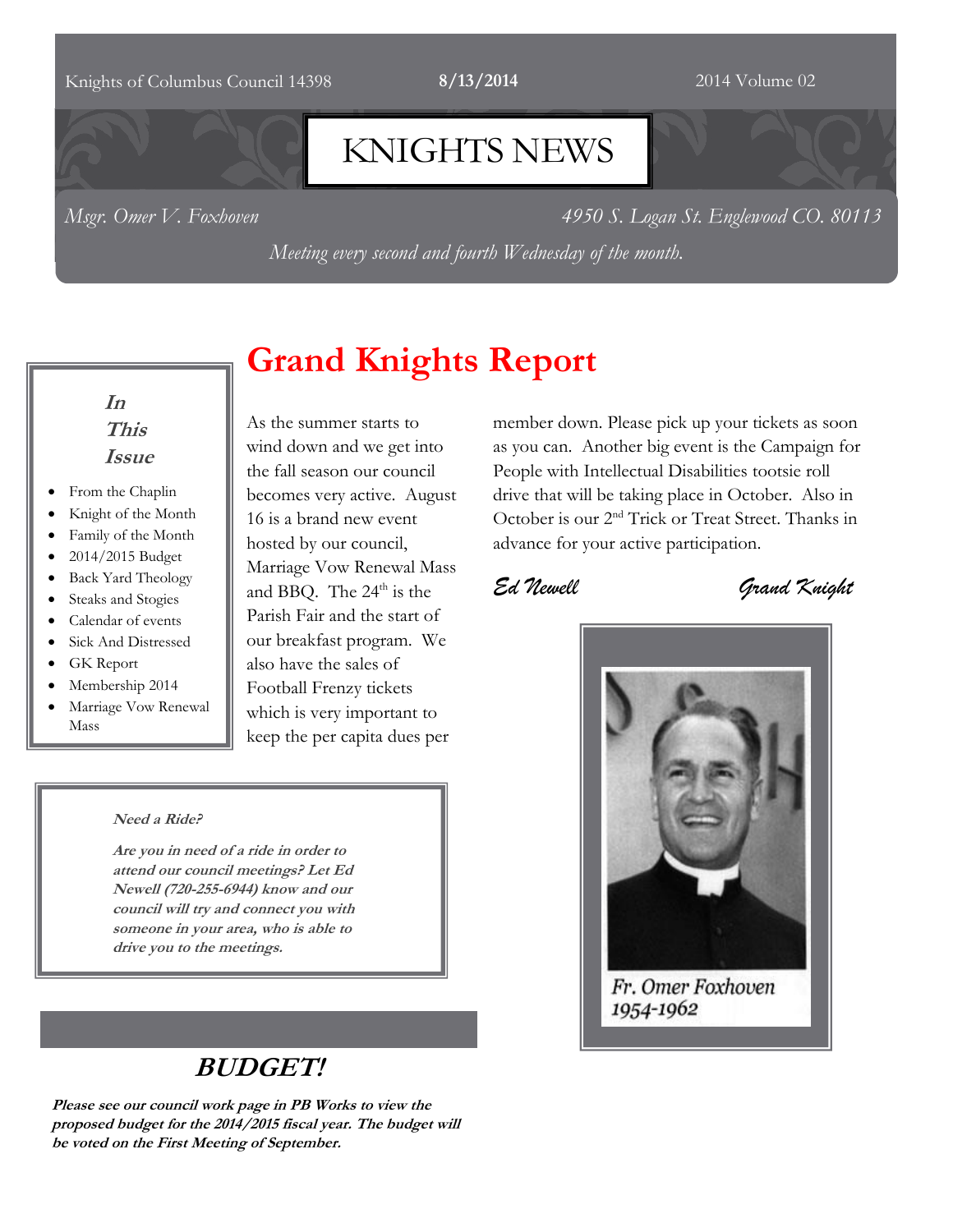# **From The Chaplain**

August Angst …

Just when we were getting used to the routine (or lack thereof) of summer, lo and behold August arrived with the stress and dread of re-forming ourselves into the Backto-School mode. In a comparative few days, teachers will be reestablishing turf in the classroom. At All Souls there will also be a new beginning with a new Principal. New classes with new extra-curricular events will disrupt what is and what was in preparation for what will be new. Already there are lines forming in stores offering school clothes, school supplies, school shoes, school uniforms etc. Religious Education classes are firing up as well. Again, new schedules and times, new fees, a few new teachers *and remember that Confirmation is now in the 7th Grade.* Youth Ministry is off to a great start with Joe Heasley, our new Youth Minister. Great things are happening in the Youth House!

So with all this "new" stuff, how do you keep both your feet on the ground? Pray, pray, pray! Get back into the habit of Mass every Sunday (Saturday). That part of your routine *should* not have changed, but perhaps the shift back to All Souls instead of the Church of "St. Convenience" will renew a former pattern. The rhythm of your faith practice at home and at the parish can help you keep steady on the stormy sea of life.

So, August doesn't have to be filled with angst. It just takes a little prayer to soothe the sores of starting again. Welcome back to the new normal.

Prayerfully,

*Fr. Bob Fisher* Chaplain





#### **Knight of the Month**

Congratulations to Doug Younger for being selected as the Knight of the Month for August. Doug was very instrumental in the success of the garage sale this year. Doug was also elected as an inside Guard and also holds the position of Council Program Director for 2014/2015. Doug also has participated in Back Yard Theology, Steaks and Stogies, Run for the Soul and many other programs. Thanks Doug.

## **FAMILY OF THE MONTH**

Dean and his family are very active in our council and parish, Deans is an officer trustee (2year) in our council and the service program chair for youth. Dean and his family frequently attend events together such as the council sponsored Trick or Treat Street event and they donated the paint and as a family helped paint the cardboard houses for that event. They attend the St. Patrick's Day Parade event and ride on the float that our council enters. The family attended the council garage sale and worked all day on that project. Dean and Michelle also serves on the Parish Home and School association and chair the grocery card sales for the association. Dean and Dante are active in the Boy Scouts both as a member and a leader. Collette is an Alter Server in the Parish. Thank you LaManske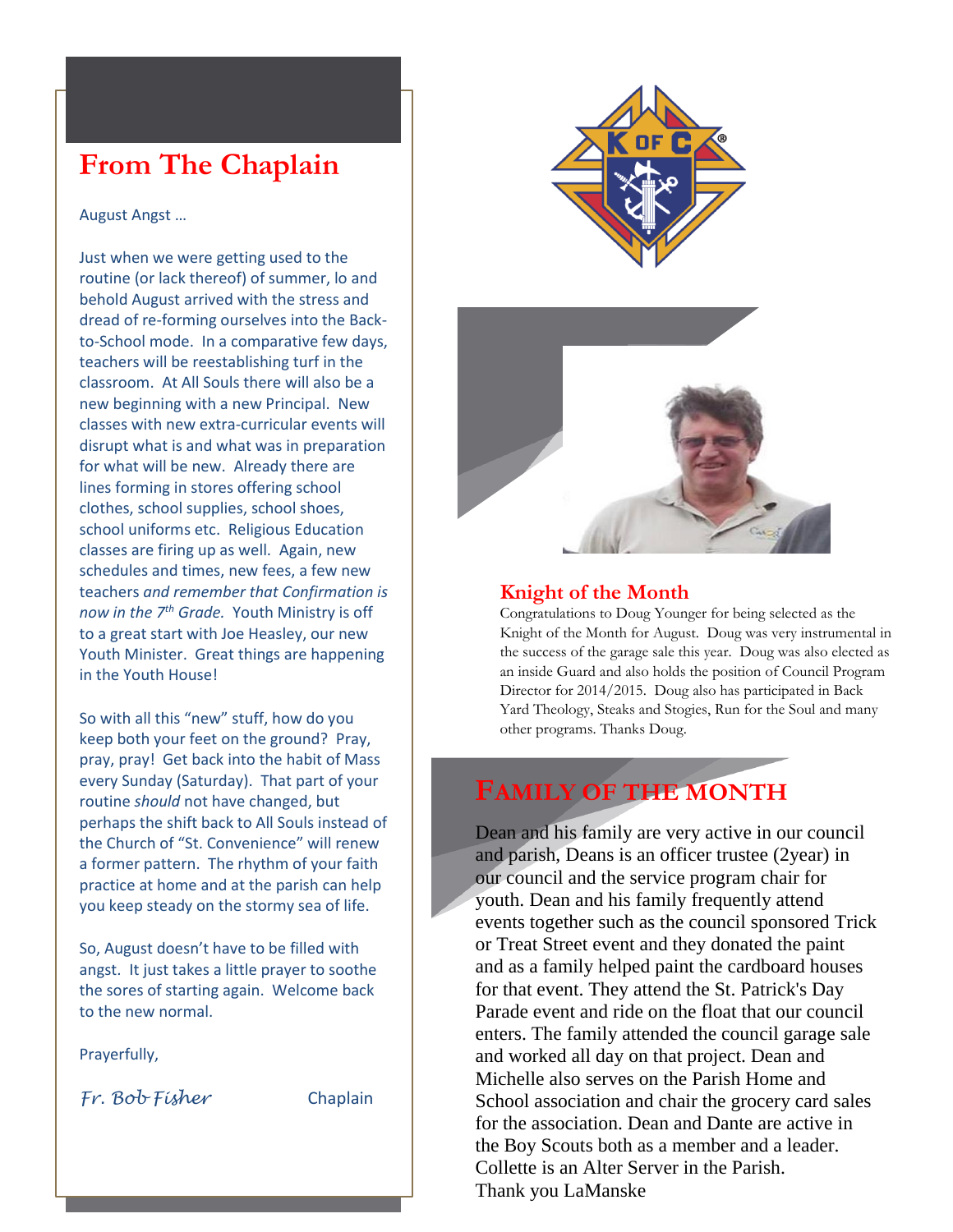**Council Calendar. Mon Aug 4, 2014 All day Colorado Day free admission to state parks Wed Aug 6, 2014 6pm - 7pm Marion Hour Prayer and Perpetual Help Novena Sun Aug 10, 2014 All day Knights of Columbus Family Week Mon Aug 11, 2014 All day Knights of Columbus Family Week Tue Aug 12, 2014 All day Knights of Columbus Family Week Wed Aug 13, 2014 All day Knights of Columbus Family Week 6pm - 7pm Marion Hour Prayer and Perpetual Help Novena 7pm - 7:30pm Rosary 7:30pm - 8:30pm Business Meeting Thu Aug 14, 2014 All day Knights of Columbus Family Week All day Newsletter/Knight and Family of the Month Report Due Fri Aug 15, 2014 All day Knights of Columbus Family Week All day 1295 Audit Due All day Assumption of Mary Sat Aug 16, 2014 All day Knights of Columbus Family Week 3pm - 8pm Marriage Vow Renewal Mass Sun Aug 17, 2014 All day Knights of Columbus Family Week Wed Aug 20, 2014 6pm - 7pm Marion Hour Prayer and Perpetual Help Novena Thu Aug 21, 2014 7pm - 8pm Resect Life Holy Hour. Sat Aug 23, 2014 All day 2&3 Degree Pueblo CO. 5:30pm - 7:30pm Parish Fair Prep Sun Aug 24, 2014 All day Parish Fair & Membership Drive. Wed Aug 27, 2014 6pm - 7pm Marion Hour Prayer and Perpetual Help Novena 7pm - 7:30pm Rosary 7:30pm - 8:30pm Programs Meeting**

Please remember to view the current calendar for all updated events on the website<http://www.kofc14398.org/Calendar.html>



**Scan our Quick Response Code with your smart phone or look us up at <https://www.facebook.com/KofcCouncil14398> and LIKE our Facebook page to keep up with your All Souls Knights events and photos.**

[WWW.KOFC14398.ORG](http://www.kofc14398.org/)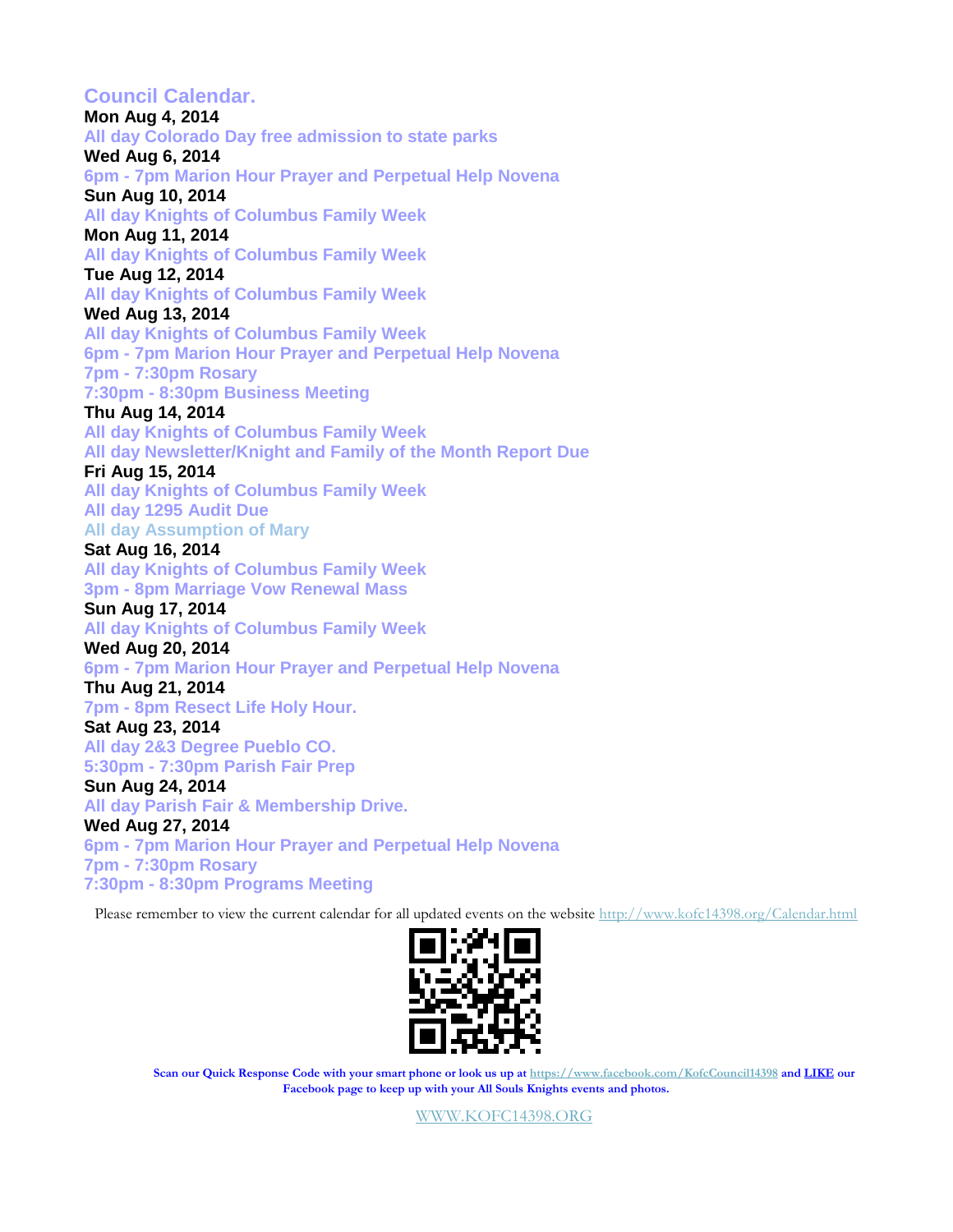Want to contribute to this newsletter please contact and submit your artice to Ed Newell by the third Sunday of the month. I am currently looking for a volenteer to become the editor of this newsletter. If interested please contact me.

### **COUNCIL 14398 OFFICERS**

CHAPLIN: FR. BOB FISHER

GRAND KNIGHT: ED NEWELL

DEPUTY GRAND KNIGHT: DENNIS HUGHES

CHANCELLOR: JERRY WEAKLEY

WARDEN: MARK MANZANARES

FINANCIAL SECRETARY: JOHN KUNKEL

TREASURER: DAVE OHNMACHT

RECORDER: ROB COLLINS

ADVOCATE: MIKE MASTO

LECTURER: RIAN ROSS

INSIDE GUARDS: DAVID BILLERS, DOUG YOUNGER

OUTSIDE GUARD: JIM KNOBLAUCH

TRUSTEES: FRED VENETTE, DEAN LEMANSKE, PAT CALLAHAN

MEMBERSHIP DIRECTOR: JERRY WEAKLY

FIELD AGENT: JEFF SMITH (303) 332-6252

JEFFREY.SMITH@KOFC.ORG

NEWSLETTER EDITOR: ED NEWELL

PROGRAM DIRECTOR: PAT CALLAHAN

# **Membership 2014**

#### Membership drives programs and programs drive Membership.

Our membership goal for the 2014/2015 fraternal year is one new member per month for a total of 12 new members. I believe we can do better than that so please think about who you know that is not a Knight and let's ask him if he would like to be a Knight.

### **Steaks and Stogies**

Traditionally if there is a 5th Wednesday in a month the council hosts a Steaks & Stogies night. So the next S&S night will be Wednesday October 29th 6PM. RSVP by Sunday 26th to our Program Director Pat Callahan 720- 935-6577. Bring a friend and introduce them to the Knights!

# **Back Yard Theology**

**A Big Thank You** from Father Bob and Ed Newell to those Knights that participated in any of the 4 sessions. As always your contribution helped make this event a huge success!

## Sick And Distressed.

If you know of one of our members or their families that are either sick, in distress or have left us, please email Chancellor Jerry Weakley [jweakly@q.com](mailto:jweakly@q.com)

| Callahan Family | Msgr. Raspy          |
|-----------------|----------------------|
| Ruth Hilfiker   | Keith Tellus         |
| Diana Collins   | Paul & Matilda Masto |
| Steve Ohnmacht  | Karen Copeland       |
| Tom Braum       | Steve Meiar          |
| Paula Guerin    | Liz Flores           |
| Debbie & Son    | Maritza Espinosa     |
| Randy Rollins   | Anne McKennice       |
| Miranda Vigil   | Greg Kostka          |
| Al DeCleene     | Lean Schmidt         |
| The Military    |                      |
|                 |                      |

The Elderly

The Poor

The Traveling

#### **St. Augustine's Prayer for the Sick and Distressed**

Watch, O Lord, with those who wake, or watch, or weep tonight, and give your angels charge over those who sleep. Tend your sick ones, O Lord Christ. Rest your weary ones. Bless your dying ones. Soothe your suffering ones. Pity your afflicted ones. Shield your joyous ones. And for all your love's sake. Amen.